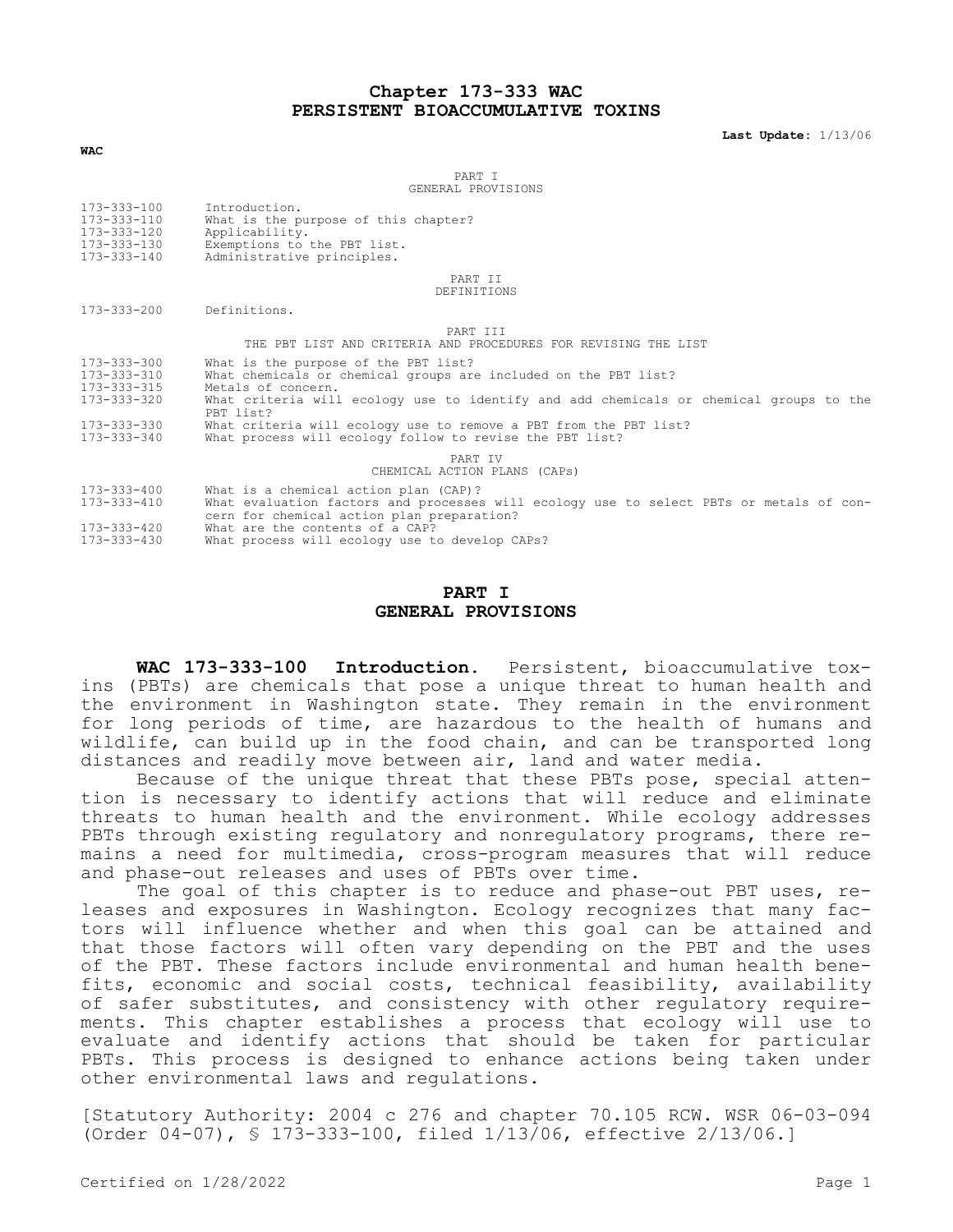**WAC 173-333-110 What is the purpose of this chapter?** The purpose of this chapter is to:

(1) Establish criteria ecology will use to identify persistent bioaccumulative toxins that pose human health or environmental threats in Washington state;

(2) Establish a list of persistent bioaccumulative toxins;

(3) Establish procedures ecology will use to review and periodically update the list;

(4) Establish criteria for selecting persistent bioaccumulative toxins and metals of concern for which ecology will prepare chemical action plans;

(5) Define the scope and content of chemical action plans and establish the process ecology will use to prepare those plans; and

(6) Define the processes ecology will use to coordinate the implementation of this chapter with the department of health and other agencies.

[Statutory Authority: 2004 c 276 and chapter 70.105 RCW. WSR 06-03-094 (Order 04-07), § 173-333-110, filed 1/13/06, effective 2/13/06.]

**WAC 173-333-120 Applicability.** (1) This chapter applies to the department of ecology (ecology). This chapter does not impose new requirements on persons using or releasing PBTs, and it does not create new authorities nor does it constrain existing authorities for ecology.

(2) This chapter provides for public involvement opportunities to allow interested persons to participate in the ecology processes for identifying PBTs and developing recommendations on measures to address uses and releases of PBTs.

[Statutory Authority: 2004 c 276 and chapter 70.105 RCW. WSR 06-03-094 (Order 04-07), § 173-333-120, filed 1/13/06, effective 2/13/06.]

**WAC 173-333-130 Exemptions to the PBT list.** Any pesticide with a currently valid registration that has been issued by the Environmental Protection Agency under the Federal Insecticide, Fungicide and Rodenticide Act, 7 U.S.C. 136 et seq., or any fertilizer regulated under the Washington Fertilizer Act, chapter 15.54 RCW, will not be included on the persistent bioaccumulative toxin list established under this chapter.

[Statutory Authority: 2004 c 276 and chapter 70.105 RCW. WSR 06-03-094 (Order 04-07), § 173-333-130, filed 1/13/06, effective 2/13/06.]

**WAC 173-333-140 Administrative principles.** (1) **Scientific information.** Ecology will base decisions on PBTs on sound public policy and credible scientific information. However, ecology believes that lack of full scientific consensus should not be used as a justification for delaying reasonable measures to prevent harm to human health or the environment.

(2) **Public involvement.** Ecology will provide opportunities for public involvement during the decision-making processes for identifying PBTs and preparing a CAP.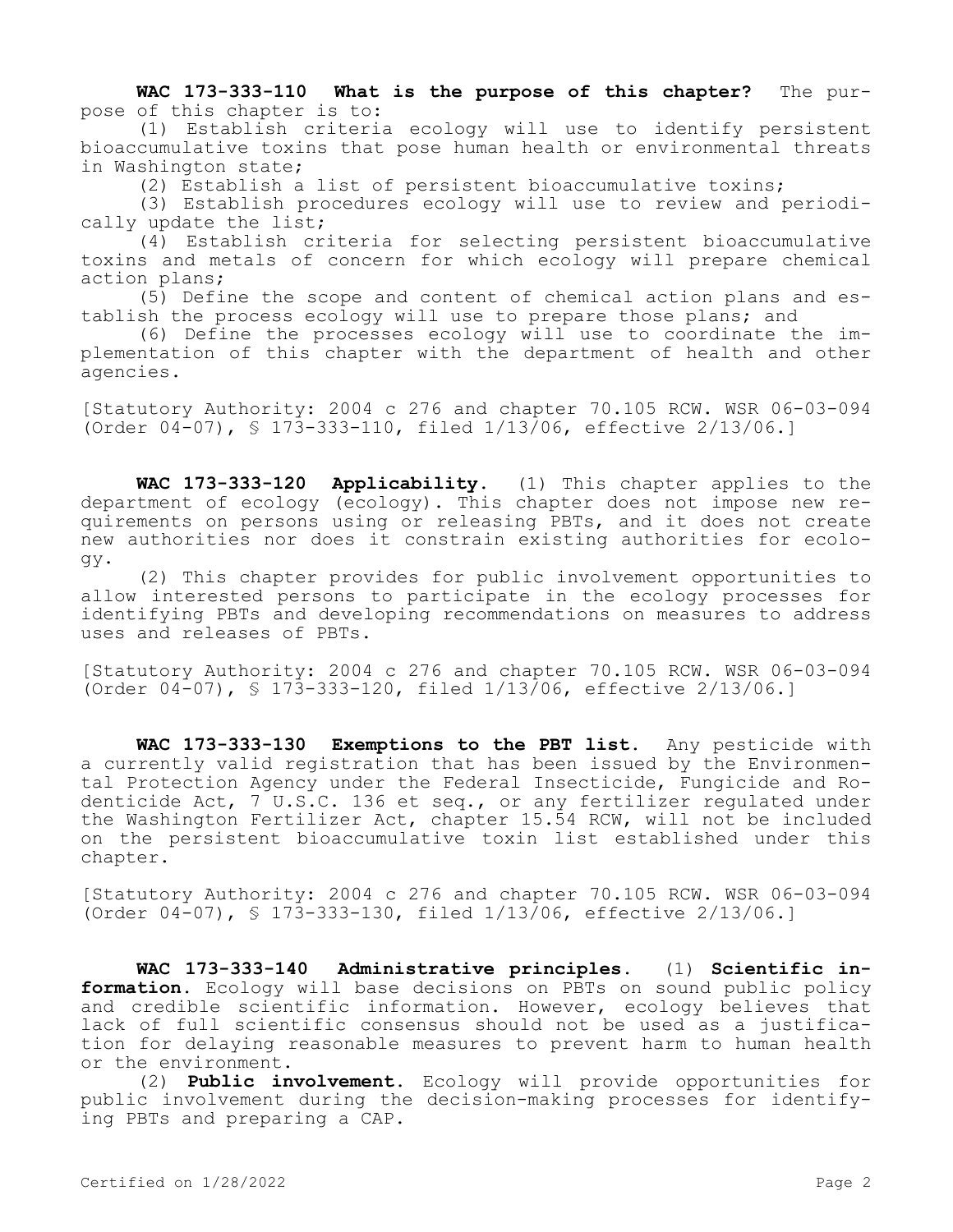(3) **Clear documentation.** Ecology will provide clear and understandable descriptions and rationale for decisions implementing this chapter.

(4) **Predictability.** Ecology will implement this chapter in ways that allow stakeholders, interest groups, and the public to plan their participation in decision-making processes and future responses to recommendations that result from those processes.

(5) **Coordination.** Ecology will coordinate with federal and state agencies, local governments, tribes, and other interested parties in the development and implementation of CAPs and when revising the PBT list.

(6) **Rule amendments.** When amending any portion of this rule, ecology will follow the requirements of the Administrative Procedure Act (APA), chapter 34.05 RCW.

[Statutory Authority: 2004 c 276 and chapter 70.105 RCW. WSR 06-03-094 (Order 04-07), § 173-333-140, filed 1/13/06, effective 2/13/06.]

# **PART II DEFINITIONS**

**WAC 173-333-200 Definitions.** For the purposes of this chapter, the following definitions shall apply:

**"Administrative Procedure Act"** or **"APA"** means the Washington Administrative Procedure Act, chapter 34.05 RCW.

**"Bioaccumulation"** means the process by which substances increase in concentration in living organisms as they take in contaminated air, water, soil, sediment or food because the substances are very slowly metabolized or excreted.

**"Bioaccumulation factor"** or **"BAF"** means the ratio of the concentration of a chemical in an organism to the concentration of the chemical in the surrounding environment. The BAF is a measure of the extent to which the organism accumulates the chemical as a result of uptake through ingestion as well as contact from contaminated media, such as water.

**"Bioconcentration factor"** or **"BCF"** means the ratio of the concentration of a chemical in an aquatic organism to the concentration of the chemical in water. The BCF is a measure of the extent of chemical partitioning between an aquatic organism and water.

**"Carcinogen"** means a chemical or chemical group that has been identified as "carcinogenic to humans" or "likely to be carcinogenic to humans" by the Environmental Protection Agency, as a Group 1, 2A or 2B carcinogen by the International Agency for Research on Cancer or as a "known to be a human carcinogen" or "reasonably anticipated to be a human carcinogen" by the National Toxicology Program.

**"Chemical"** means a naturally occurring element, mixture, or group of organic and inorganic compounds that is produced by or used in a chemical process.

**"Chemical action plan"** or **"CAP"** means a plan that identifies, characterizes and evaluates uses and releases of a specific PBT, a group of PBTs or metals of concern and recommends actions to protect human health or the environment.

**"Chemical group"** means a grouping of chemicals which share a common chemical structure and common toxicological properties.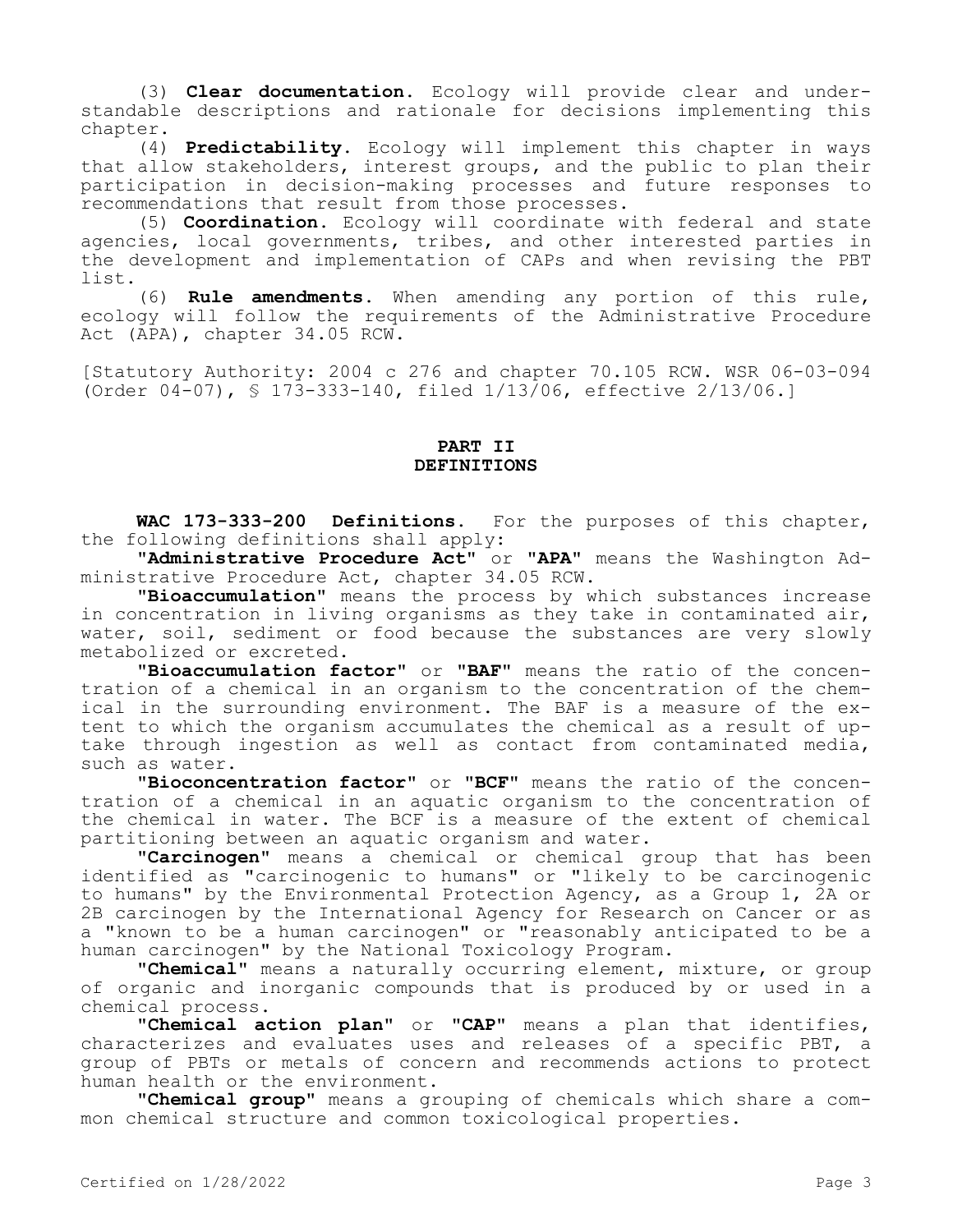**"Credible scientific information"** means information that is based on a theory or technique that is generally accepted in the relevant scientific community or has been collected or derived using standard or generally accepted methods and protocols and appropriate quality assurance and control procedures.

**"Cross-media transfer of chemicals"** means the movement of a chemical from one medium, such as air, water, soil, or sediment, to another.

**"Degradation"** means the processes by which organic chemicals are transformed into derivative chemicals and ultimately broken down.

**"Developmental or reproductive toxicant"** means a chemical or chemical group identified as posing developmental or reproductive hazards by the National Toxicology Program or chemicals or chemical groups with sufficient evidence of a developmental or reproductive hazard in humans or experimental animals consistent with the United States Environmental Protection Agency's Guidelines for Reproductive Toxicity Risk Assessment and Guidelines for Developmental Toxicity Risk Assessment as set forth in 61 FR 56274 et seq. and 56 FR 63798 et seq., respectively.

**"Ecology"** means the department of ecology.

**"Environment"** means any plant, animal, natural resource, surface water (including underlying sediments), groundwater, drinking water supply, land surface (including tidelands and shorelands) or subsurface strata, or ambient air.

**"Environmental half-life"** means the time required for the concentration of a chemical to diminish to half its original value. The environmental half-life of a chemical is a measure of a chemical's persistence in the environment.

**"Feasible"** means reasonably capable of being accomplished or brought about or capable of being utilized or dealt with successfully.

**"High-exposure populations"** means groups of people that have a higher potential for exposure than the general population.

**"Log-octanol water partition coefficient"** or **"Log Kow"** means the ratio of a chemical's concentration in the octanol phase to its concentration in the aqueous phase of a two-phase octanol/water system as expressed in a logarithmic format.

**"Media"** or **"medium"** means a component of the environment (air, water, soil or sediment) in which a contaminant is measured and an organism lives its life, and from which an organism can accumulate contaminants.

**"Neurotoxicant"** means a chemical or chemical group with sufficient evidence of a neurotoxic hazard in humans or experimental animals consistent with the United States Environmental Protection Agency's Guidelines for Neurotoxicity Risk Assessment as set forth in 63 FR 26926 et seq.

**"No observed effect concentration"** or **"NOEC"** means the highest concentration of a chemical evaluated in an aquatic toxicity test that does not cause a statistically and biologically significant difference in effects compared with controls.

**"Persistent bioaccumulative toxin"** or **"PBT"** means a chemical or chemical group that meets or exceeds the criteria for persistence, bioaccumulation and toxicity criteria established in WAC 173-33-320.

**"Persistence"** means the tendency of a chemical to remain in the environment without transformation or breakdown into another chemical form. It refers to the length of time a chemical is expected to reside in the environment and be available for exposure.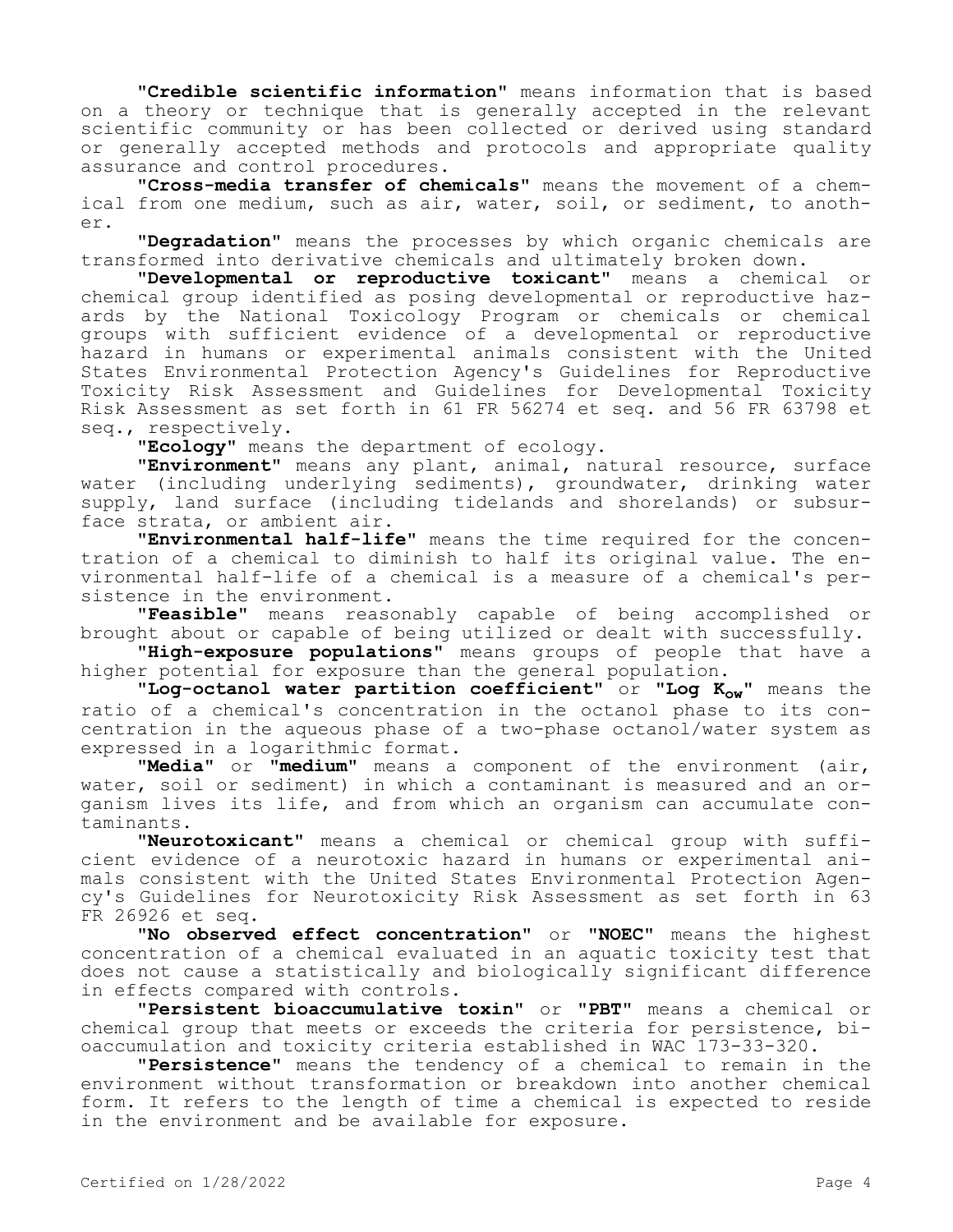**"Reference dose"** means a numerical estimate of a daily exposure to the human population, including sensitive subgroups such as children, that is likely to be without harmful effects during a lifetime.

**"Sensitive population group"** means groups of people that exhibit a different or enhanced response to a chemical than most people exposed to a similar level of the chemical because of genetic makeup, age, nutritional status or exposure to other toxic substances.

**"Toxicity"** means the degree to which a substance or mixture of substances can harm humans, plants or wildlife.

[Statutory Authority: 2004 c 276 and chapter 70.105 RCW. WSR 06-03-094 (Order 04-07), § 173-333-200, filed 1/13/06, effective 2/13/06.]

#### **PART III**

### **THE PBT LIST AND CRITERIA AND PROCEDURES FOR REVISING THE LIST**

**WAC 173-333-300 What is the purpose of the PBT list?** (1) **Purpose.** The purpose of the PBT list is to identify toxic chemicals that require further action because they remain ("persist") in the environment for long periods of time where they can bioaccumulate to levels that pose threats to human health and environment in Washington.

(2) **Intended uses of the PBT list.** Ecology will use the PBT list in the following ways:

(a) **Chemical action plans.** To select chemicals for chemical action plan development.

(b) **Ambient monitoring.** To help guide decisions on the design and implementation of ecology programs for characterizing chemical concentrations in the ambient environment.

(c) **Biomonitoring.** To encourage and inform the department of health regarding their efforts to monitor chemicals in human tissue.

(d) **Public awareness.** To promote greater public awareness on the problems associated with PBT chemicals, the uses and sources of individual PBTs and steps that individuals and organizations can take to reduce PBT uses, releases and exposure.

(e) **Voluntary measures.** To help identify opportunities for government agencies, businesses and individuals to implement voluntary measures for reducing and phasing out PBT uses and releases.

(3) **Relationship to actions addressing chemical uses and releases.** Ecology has determined that the chemicals on the PBT list pose a potential threat to human health and the environment in Washington.

(a) Ecology's decision to include a particular chemical on the PBT list does not represent a final determination that all uses and releases of that chemical should be reduced and phased-out. Any recommendations on uses and releases of a particular chemical will be made in the CAP process.

(b) Ecology will not use the PBT list as the sole basis for establishing discharge monitoring requirements that are not required under current permits. Ecology will evaluate and, if necessary, prepare recommendations for additional monitoring requirements when preparing chemical action plans (WAC 173-333-420 and 173-333-430).

[Statutory Authority: 2004 c 276 and chapter 70.105 RCW. WSR 06-03-094 (Order 04-07), § 173-333-300, filed 1/13/06, effective 2/13/06.]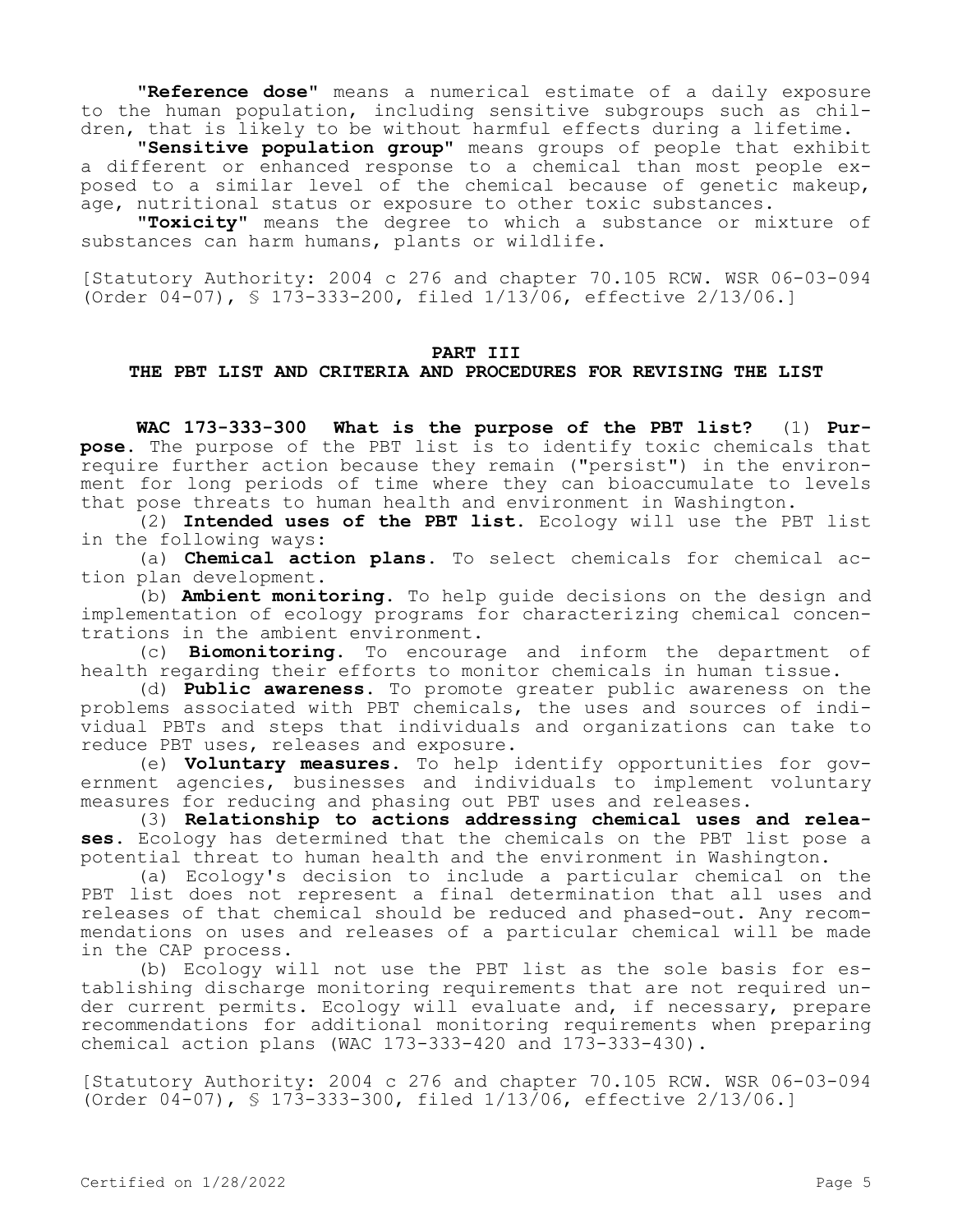**WAC 173-333-310 What chemicals or chemical groups are included on the PBT list?** (1) **Purpose.** This section identifies the chemicals and chemical groups that ecology has determined meet the criteria specified in WAC 173-333-320.

(2) **PBT list.** Ecology has determined that the following chemicals or chemical groups meet the criteria specified in WAC 173-333-320.

| <b>Chemicals listed in</b><br>alphabetical order | <b>CAS Number</b> |
|--------------------------------------------------|-------------------|
| Aldrin                                           | 309-00-2          |
| Chlordane                                        | 57-74-9           |
| Chlordecone (Kepone)                             | $143 - 50 - 0$    |
| Dichlorodiphenyltrichloroethane<br>(DDT)         | $50 - 29 - 3$     |
| Dieldrin                                         | $60 - 57 - 1$     |
| Endrin                                           | $72 - 20 - 8$     |
| Heptachlor/Heptachlor epoxide                    | 76-44-8/1024-57-3 |
| Hexabromobiphenyl                                | 59536-65-1        |
| Hexabromocyclododecane                           | 25637-99-4        |
| Hexachlorobenzene                                | $118 - 74 - 1$    |
| Hexachlorobutadiene                              | $87 - 68 - 3$     |
| Methyl mercury                                   | 22967-92-6        |
| Mirex                                            | 2385-85-5         |
| Pentachlorobenzene                               | 608-93-5          |
| Short-chain chlorinated<br>paraffins             | 85535-84-8        |
| Tetrabromobisphenol A                            | 79-94-7           |
| Tetrachlorobenzene, 1,2,4,5-                     | 95-94-3           |
| Toxaphene                                        | 8001-35-2         |
| Chemical groups listed in<br>alphabetical order  |                   |
| <b>Perfluorooctane sulfonates</b><br>(PFOS)      |                   |
| Acid                                             | 1763-23-1         |
| Ammonium salt                                    | 29081-56-9        |
| Diethanolamine salt                              | 70225-14-8        |
| Lithium salt                                     | 29457-72-5        |
| Potassium salt                                   | 2795-39-3         |
| Polycyclic aromatic<br>hydrocarbons (PAHs)       |                   |
| 3-Methyl chlolanthrene                           | 56-49-5           |
| 7H-Dibenzo(c,g)carazole                          | 194-59-2          |
| Benzo(a)phenanthrene<br>(Chrysene)               | 218-01-9          |
| Benzo(b)fluoranthene                             | 205-99-2          |
| Benzo(g,h,i)perylene                             | 191-24-2          |
| Benzo(j)fluoranthene                             | 205-82-3          |
| Benzo(k)fluoranthene                             | 207-08-9          |
| Benzo(r,s,t)pentaphene                           | 189-55-9          |
| Dibenzo(a,e)pyrene                               | 192-65-4          |
| Dibenzo(a,h)pyrene                               | 189-64-4          |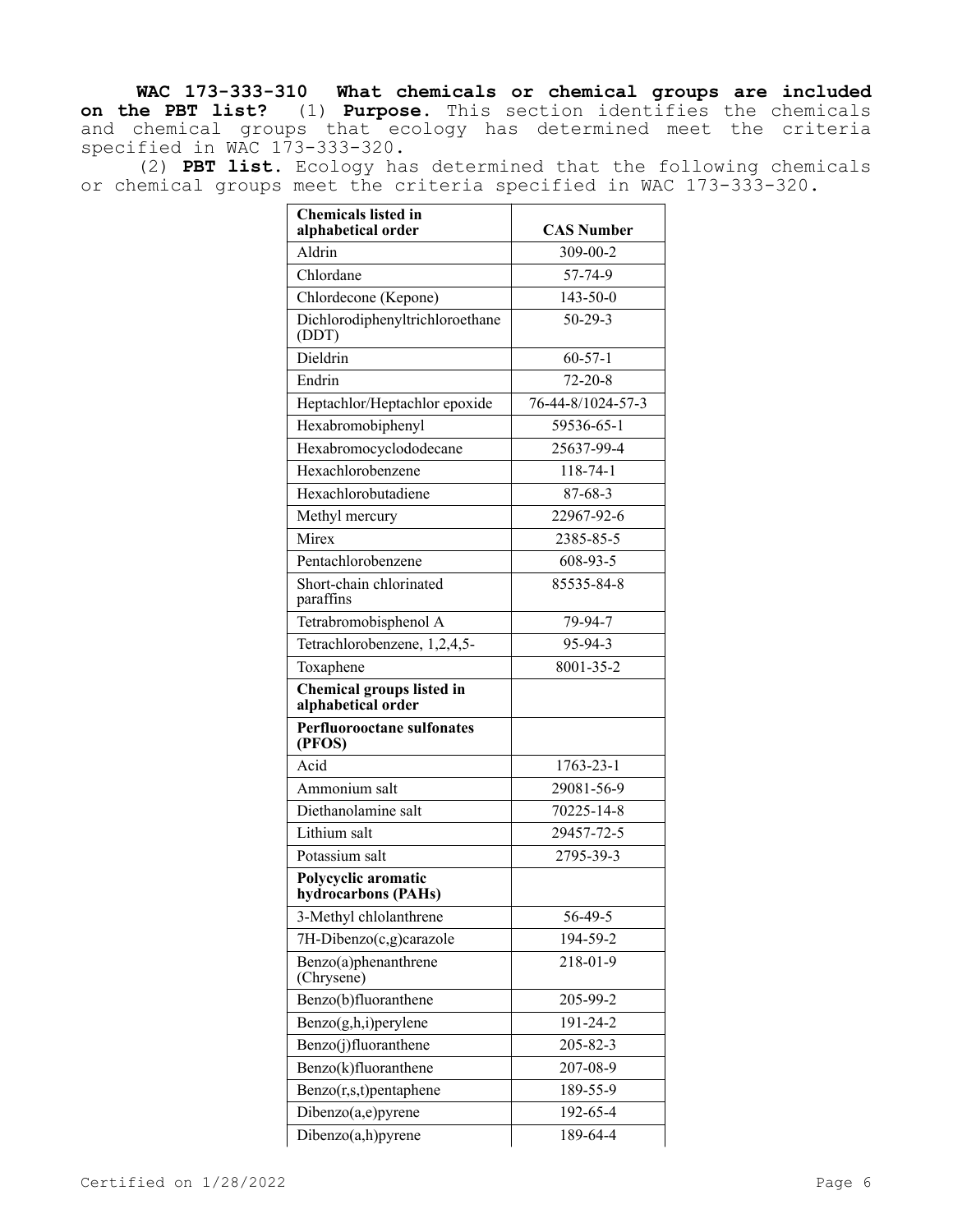| <b>Chemicals listed in</b><br>alphabetical order | <b>CAS Number</b> |
|--------------------------------------------------|-------------------|
| Dibenzo(a,h)acridine                             | 226-36-8          |
| Dibenzo(a,h)anthracene                           | $53 - 70 - 3$     |
| Dibenzo(a,j)acridine                             | 224-42-0          |
| Fluoranthene                                     | 206-44-0          |
| $Indeno(1,2,3-cd)pyrene$                         | 193-39-5          |
| Perylene                                         | $198 - 55 - 0$    |
| Polybrominated<br>dibenzodioxins and furans      |                   |
| 2,3,7,8-tetrabromodibenzo-p-<br>dioxin           | 50585-41-6        |
| 2,3,7,8-tetrabromodibenzofuran                   | 67733-57-7        |
| <b>Polybrominated diphenyl</b><br>ethers         |                   |
| Pentabromodiphenyl ether                         | 32534-81-9        |
| Octabromodiphenyl ether                          | 32536-52-0        |
| Decabromodiphenyl ether                          | 1163-19-5         |
| <b>Polychlorinated biphenyls</b><br>(PCBs)       |                   |
| 2,3',4,4',5 Pentachlorobiphenyl                  | 31508-00-6        |
| 2,3,4,4',5 Pentachlorobiphenyl                   | 74472-37-0        |
| 2,3,3',4,4' Pentachlorobiphenyl                  | 32598-14-4        |
| 3,3',4,4',5,5'<br>Hexachlorobiphenyl             | 32774-16-6        |
| 2,3',4,4',5,5'<br>Hexachlorobiphenyl             | 52663-72-6        |
| 2,3,3',4,4',5'<br>Hexachlorobiphenyl             | 69782-90-7        |
| 2,3,3',4,4',5 Hexachlorobiphenyl                 | 38380-08-4        |
| 2,3,3',4,4',5,5'<br>Heptachlorobiphenyl          | 39365-31-9        |
| Polychlorinated dibenzo-p-<br>dioxins            |                   |
| 2,3,7,8 Tetrachlorodibenzo-p-<br>dioxin          | 1746-01-6         |
| 1,2,3,7,8 Pentachlorodibenzo-p-<br>dioxin        | 40321-76-4        |
| 1,2,3,4,7,8 Hexachlorodibenzo-<br>p-dioxin       | 39227-28-6        |
| 1,2,3,6,7,8 Hexachlorodibenzo-<br>p-dioxin       | 576-53-8          |
| 1,2,3,7,8,9 Hexachlorodibenzo-<br>p-dioxin       | 19408-74-3        |
| 1,2,3,4,6,7,8<br>Heptachlorodibenzo-p-dioxin     | 35822-46-9        |
| 1,2,3,4,6,7,8,9<br>Octachlorodibenzo-p-dioxin    | 3268-87-9         |
| Polychlorinated dibenzofurans                    |                   |
| 2,3,7,8 Tetrachlorodibenzofuran                  | 51207-31-9        |
| 1,2,3,7,8<br>Pentachlorodibenzofuran             | 57117-41-6        |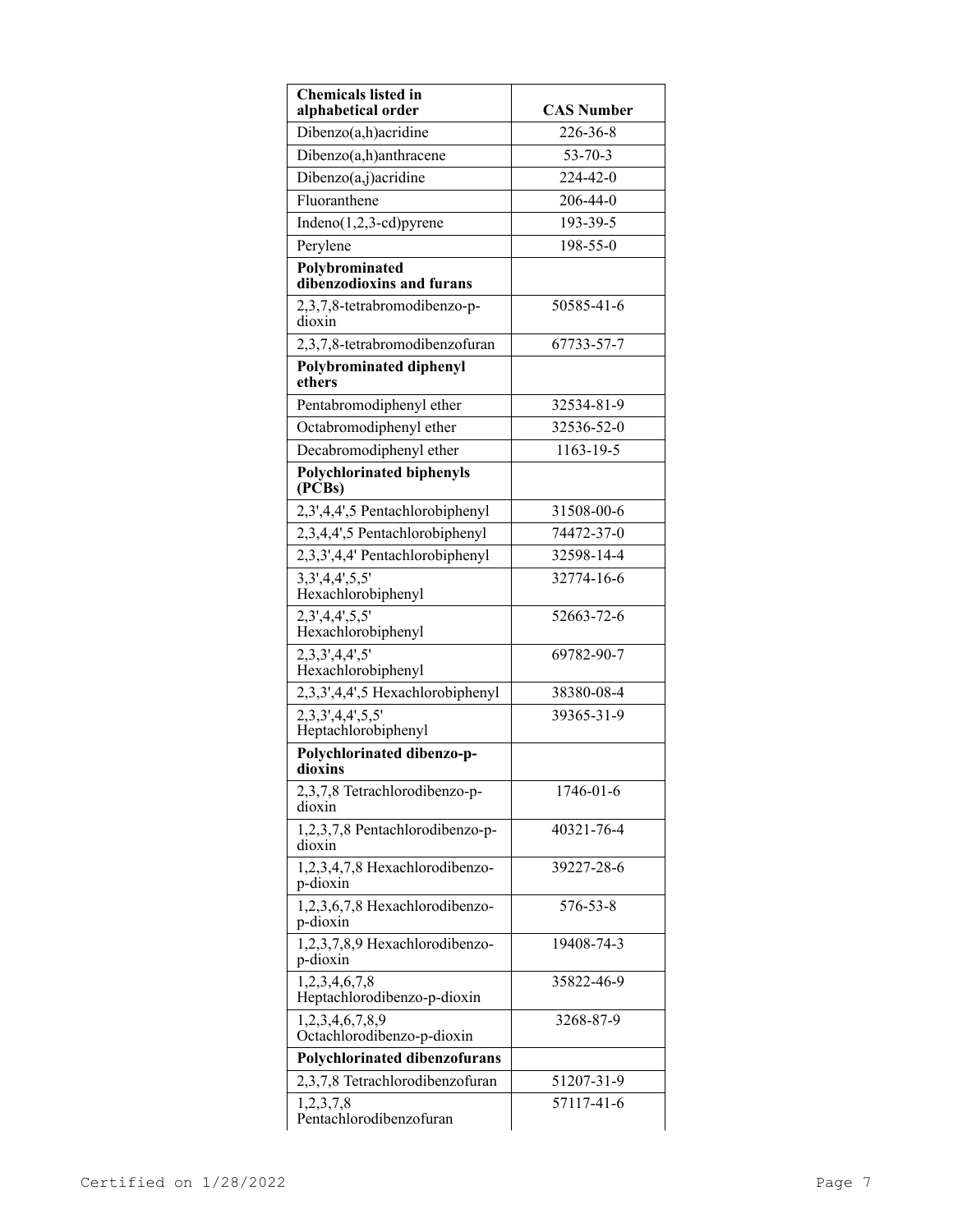| <b>Chemicals listed in</b><br>alphabetical order | <b>CAS Number</b> |
|--------------------------------------------------|-------------------|
| 2,3,4,7,8<br>Pentachlorodibenzofuran             | 57117-31-4        |
| 1,2,3,4,7,8<br>Hexachlorodibenzofuran            | 70648-26-9        |
| 1,2,3,6,7,8<br>Hexachlorodibenzofuran            | 57117-44-9        |
| 1,2,3,7,8,9<br>Hexachlorodibenzofuran            | 72918-21-9        |
| 2,3,4,6,7,8<br>Hexachlorodibenzofuran            | 60851-34-5        |
| 1,2,3,4,6,7,8<br>Heptachlorodibenzofuran         | 67562-39-4        |
| 1,2,3,4,7,8,9<br>Heptachlorodibenzofuran         | 55673-89-7        |
| 1,2,3,4,6,7,8,9<br>Octachlorodibenzofuran        | $39001 - 02 - 0$  |
| <b>Polychlorinated naphthalenes</b>              |                   |
| Trichloronaphthalene                             | 1321-65-9         |
| Tetrachloronaphthalene                           | 1335-88-2         |
| Pentachloronaphthalene                           | 1321-64-8         |
| Hexachloronaphthalene                            | 1335-87-1         |
| Heptachloronaphthalene                           | 32241-08-0        |

(3) **Revising the PBT list.** Ecology will periodically review and, as appropriate, revise the PBT list in subsection (2) of this section using the criteria and procedures in WAC 173-333-320 through 173-333-340.

[Statutory Authority: 2004 c 276 and chapter 70.105 RCW. WSR 06-03-094 (Order 04-07), § 173-333-310, filed 1/13/06, effective 2/13/06.]

**WAC 173-333-315 Metals of concern.** (1) **Purpose.** The purpose of this section is to identify metals of concern to be addressed under this chapter. The metals of concern category was established as an interim category pending completion of EPA's inorganic metals assessment framework process.

(2) **Metals of concern.** Ecology has identified the following metals of concern based on a determination that these metals pose threats to human health and the environment in Washington.

| <b>Metals of Concern</b> | <b>CAS Number</b> |
|--------------------------|-------------------|
| Cadmium                  | 7440-43-9         |
| Lead                     | 7439-92-1         |

(3) **Actions.** Ecology may prepare chemical action plans for one or more metals of concern using the process defined in WAC 173-333-420.

(4) **Revising the metals of concern list.** Ecology will evaluate the relationship between the metals of concern list and PBT list in WAC 173-333-310 following the completion of the EPA's inorganic metals assessment framework process.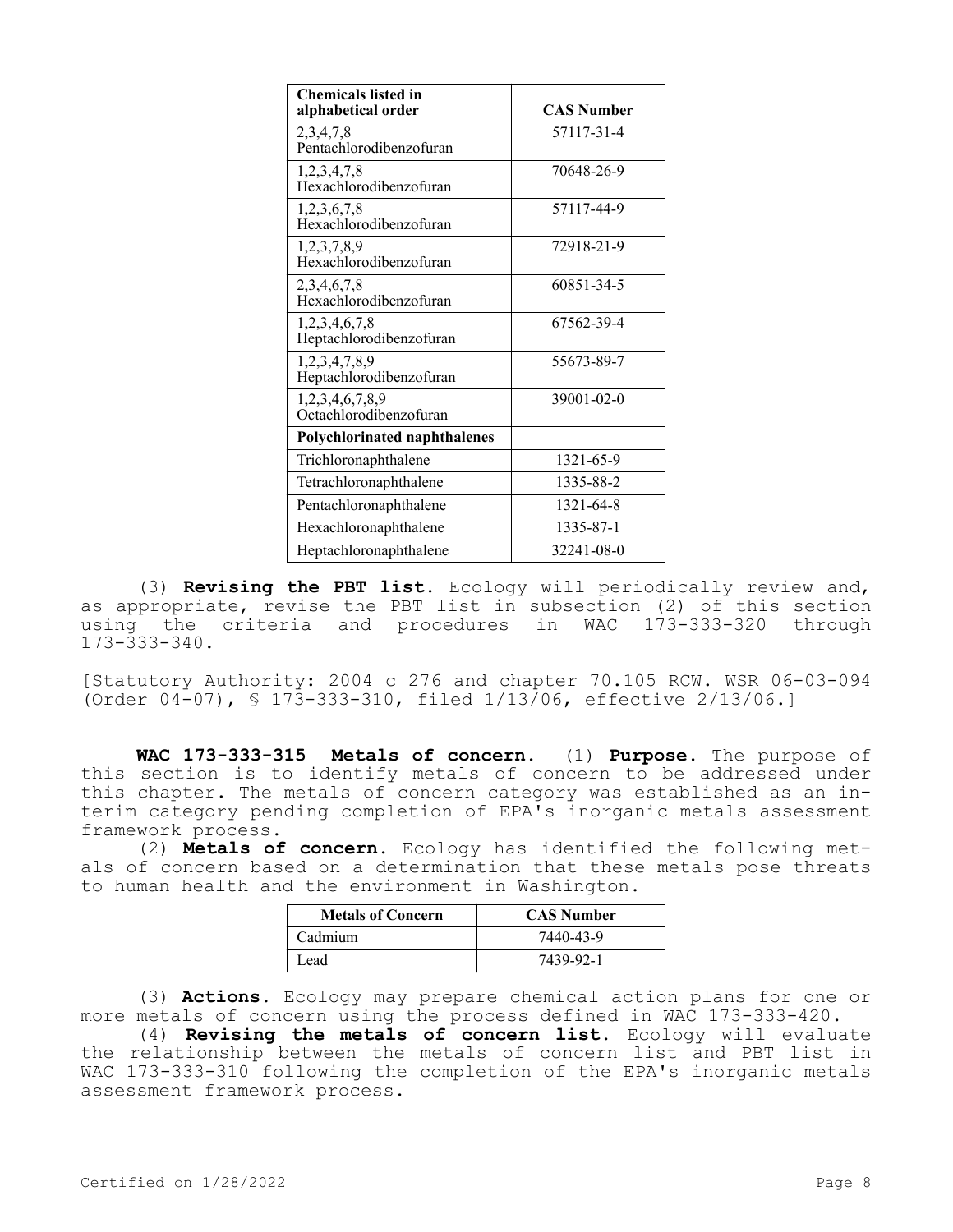[Statutory Authority: 2004 c 276 and chapter 70.105 RCW. WSR 06-03-094 (Order 04-07), § 173-333-315, filed 1/13/06, effective 2/13/06.]

**WAC 173-333-320 What criteria will ecology use to identify and add chemicals or chemical groups to the PBT list?** (1) **Purpose.** This section describes the criteria that ecology will use to determine whether a chemical or group of chemicals should be included on the PBT list.

(2) **Criteria for identifying PBTs.** A chemical or group of chemicals will be included on the PBT list if ecology determines it meets each of the following criteria:

(a) **Persistence.** The chemical or chemical group can persist in the environment based on credible scientific information that:

(i) The half-life of the chemical in water is greater than or equal to sixty days; or

(ii) The half-life of the chemical in soil is greater than or equal to sixty days; or

(iii) The half-life of the chemical in sediments is greater than or equal to sixty days; and

(b) **Bioaccumulation.** The chemical or chemical group has a high potential to bioaccumulate based on credible scientific information that the bioconcentration factor or bioaccumulation factor in aquatic species for the chemical is greater than 1,000 or, in the absence of such data, that the log-octanol water partition coefficient (log  $K_{OW}$ ) is greater than five; and

(c) **Toxicity.** The chemical or chemical group has the potential to be toxic to humans or plants and wildlife based on credible scientific information that:

(i) The chemical (or chemical group) is a carcinogen, a developmental or reproductive toxicant or a neurotoxicant;

(ii) The chemical (or chemical group) has a reference dose or equivalent toxicity measure that is less than 0.003 mg/kg/day; or

(iii) The chemical (or chemical group) has a chronic no observed effect concentration (NOEC) or equivalent toxicity measure that is less than 0.1 mg/L or an acute no observed effect concentration (NOEC) or equivalent toxicity measure that is less than 1.0 mg/L.

(d) **Additional criteria applicable to metals.** The chemical or chemical group is a metal and ecology determines that it is likely to be present in forms that are bioavailable.

(3) **Degradation products.** Ecology will consider both the parent chemical and its degradation products when making decisions on whether a chemical meets the criteria in subsection (2) of this section. If a parent chemical does not meet the criteria in this section but degrades into chemicals that do meet the criteria in subsection (2) of this section, the parent chemical may be considered for inclusion on the PBT list and in the development of a CAP. Alternately, ecology may decide not to include the parent chemical on the PBT list, but consider it during the development of a CAP for derivative chemicals.

[Statutory Authority: 2004 c 276 and chapter 70.105 RCW. WSR 06-03-094 (Order 04-07), § 173-333-320, filed 1/13/06, effective 2/13/06.]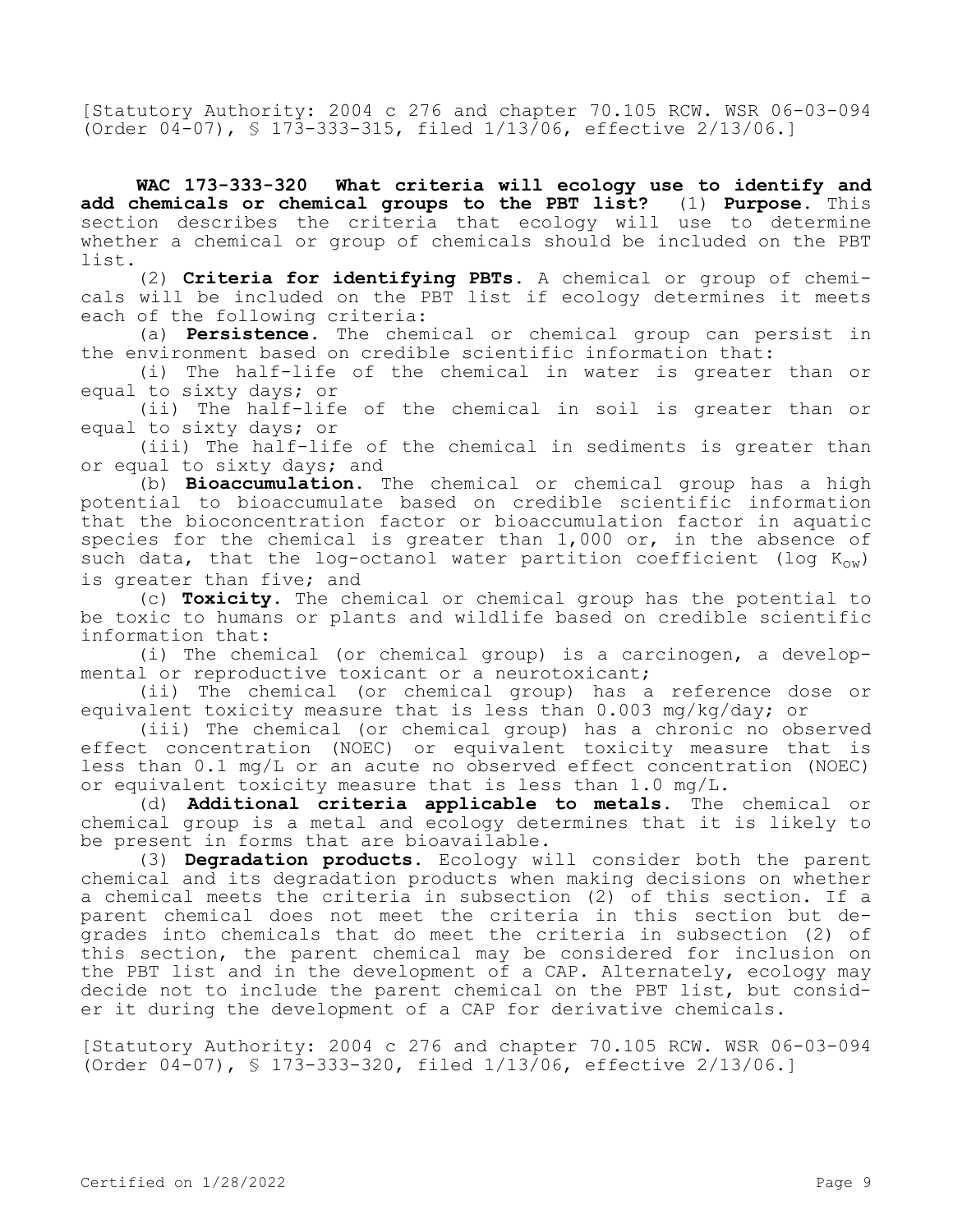**WAC 173-333-330 What criteria will ecology use to remove a PBT from the PBT list?** (1) **Purpose.** This section describes the criteria and factors ecology will use to determine whether a chemical or group of chemicals should be removed from the PBT list.

(2) **Criteria for removing a chemical from the PBT list.** Ecology will remove a chemical or chemical group from the PBT list if the department determines that credible scientific information developed subsequent to the listing decision provides evidence that the chemical<br>or chemical group does not meet the PBT criteria in WAC or chemical group does not meet the PBT criteria in 173-333-320(2).

[Statutory Authority: 2004 c 276 and chapter 70.105 RCW. WSR 06-03-094 (Order 04-07), § 173-333-330, filed 1/13/06, effective 2/13/06.]

**WAC 173-333-340 What process will ecology follow to revise the PBT list?** (1) **Purpose.** This section describes the processes ecology will use to notify the public and amend the PBT list after making a determination that chemicals or groups of chemicals should be added or removed from the PBT list.

(2) **Reviewing and updating the PBT list.** Ecology will periodically review and update WAC 173-333-310. The frequency of review will be determined by credible scientific information available on individual chemicals or chemical groups, rule-making petitions submitted to ecology, and available agency resources. Ecology will comply with the requirements for reviewing and responding to rule-making petitions in the Administrative Procedure Act, chapter 34.05 RCW.

(3) **Public notification.** If ecology makes a preliminary determination that a chemical should be added or removed from the PBT list, the department will prepare a technical discussion paper that summarizes the scientific information supporting the addition or removal of a chemical and notify the public through an announcement posted on the ecology website and published in the *Washington State Register*.

(4) **Amending the PBT list.** If ecology makes a final determination that a chemical or chemical group should be added or removed from the PBT list, the department will initiate actions to amend WAC 173-333-310 through formal rule making.

[Statutory Authority: 2004 c 276 and chapter 70.105 RCW. WSR 06-03-094 (Order 04-07), § 173-333-340, filed 1/13/06, effective 2/13/06.]

# **PART IV CHEMICAL ACTION PLANS (CAPs)**

**WAC 173-333-400 What is a chemical action plan (CAP)?** (1) A chemical action plan (CAP) is a plan that identifies, characterizes and evaluates uses and releases of a specific PBT, a group of PBTs or metals of concern and recommends actions to protect human health or the environment.

(2) For the purposes of this section, the term PBT refers to both the chemicals on the PBT list (WAC 173-333-310) and the chemicals on the metals of concern list (WAC 173-333-315).

[Statutory Authority: 2004 c 276 and chapter 70.105 RCW. WSR 06-03-094 (Order 04-07), § 173-333-400, filed 1/13/06, effective 2/13/06.]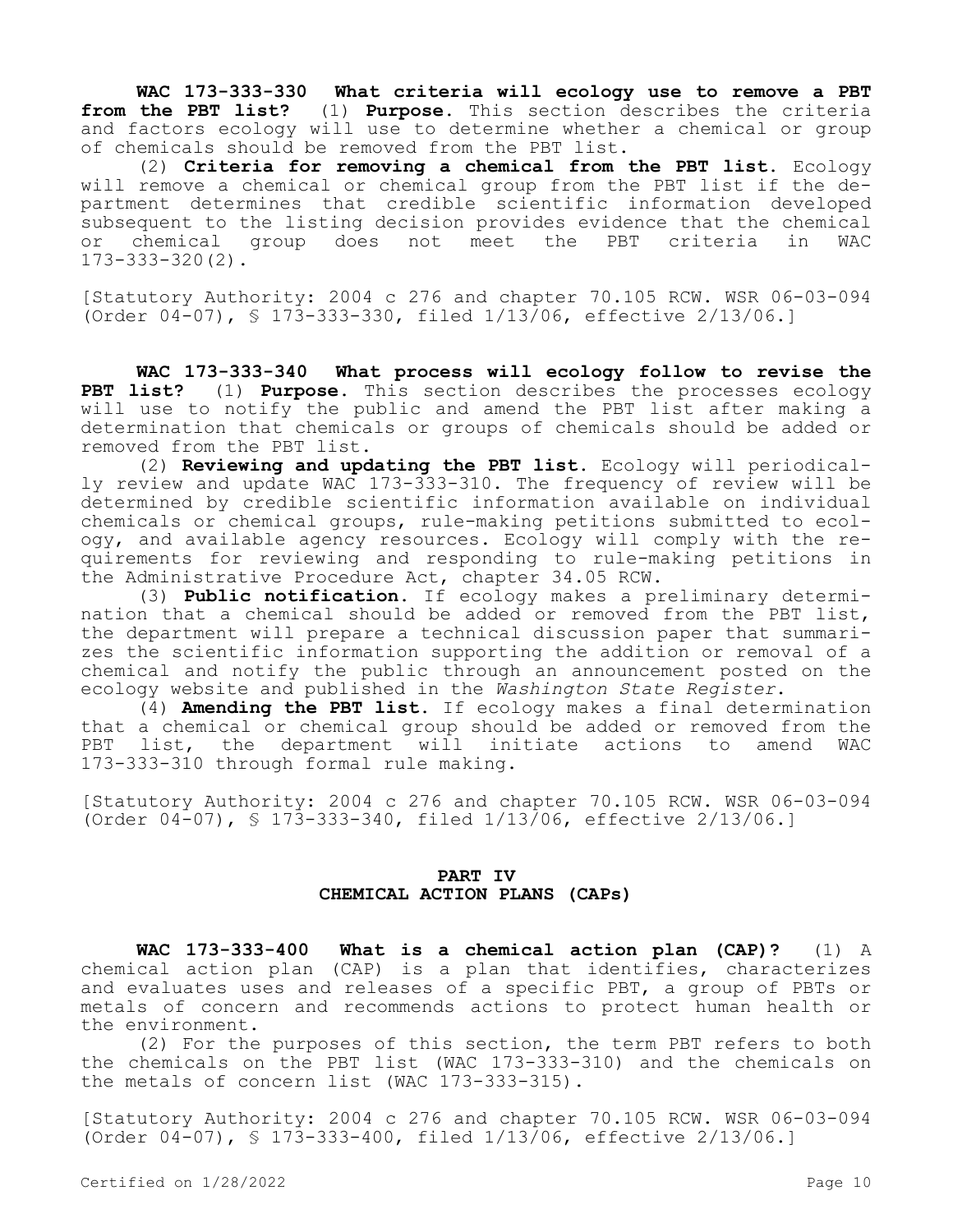**WAC 173-333-410 What evaluation factors and processes will ecology use to select PBTs or metals of concern for chemical action plan preparation?** (1) **Purpose.** Ecology will consult with the department of health to develop a multiyear schedule for the preparation of chemical action plans. The purpose of this section is to describe the evaluation factors and processes ecology will use to prepare and update the multiyear schedule.

# (2) **Evaluation factors.**

(a) Ecology will consider the following factors when preparing the multiyear schedule:

(i) **Relative ranking.** The relative ranking assigned to each PBT based on ecology's evaluation of information on PBT characteristics, uses of the chemical in Washington, releases of the chemical in Washington, the levels of the chemical present in the Washington environment, and levels of the chemical present in Washington residents.

(ii) **Opportunities for reductions.** Whether there are opportunities for reducing or phasing out uses, production or releases of the PBT in Washington. In reviewing available information, the agencies shall consider whether more than one PBT is present in particular products, generated in particular processes or released from particular sources (co-occurring chemicals).

(iii) **Multiple chemical releases and exposures.** Scientific evidence on the combined effects of exposure to one or more PBTs and other substances commonly present in the Washington environment.

(iv) **Sensitive population groups and high-exposure populations.**  Scientific evidence on the susceptibility of various population groups including the timing of the exposure and the cumulative effects of multiple exposures.

(v) **Existing plans or regulatory requirements.** Whether there are existing plans or regulatory requirements that reduce and phase out uses and releases of a particular PBT or group of PBTs.

(b) Ecology will not prepare CAPs if the department determines:

(i) All uses and releases of the PBT are prohibited under other state and federal laws or regulations;

(ii) There is credible scientific information to support a conclusion that the PBT is not used, released or present in Washington; or

(iii) There are no available opportunities for reducing or phasing out the uses, releases or exposures of the PBT beyond levels required under other federal or state laws or regulations.

(3) **Preliminary schedule.** Ecology will prepare a preliminary schedule that will identify the PBTs for which CAPs will be developed for the multiyear schedule, the rationale for selecting these PBTs and a timeline for completing CAPs for these PBTs.

(4) **Public notice and comment.** Ecology will notify the public when it has prepared a preliminary schedule and provide an opportunity for public review and comment. Ecology will notify the public through an announcement published in the *Washington State Register* and posted on the ecology website. Ecology will also send a written announcement to interested persons and organizations. Ecology will provide sixty days, from the date the notice is published in the *Washington State Register* for the public to review and submit comments on the preliminary selection.

(5) **Final schedule.** Ecology will review all public comments on the preliminary schedule prior to preparing a final schedule. Ecology will notify the public of the final decision through an announcement published in the *Washington State Register* and posted on the ecology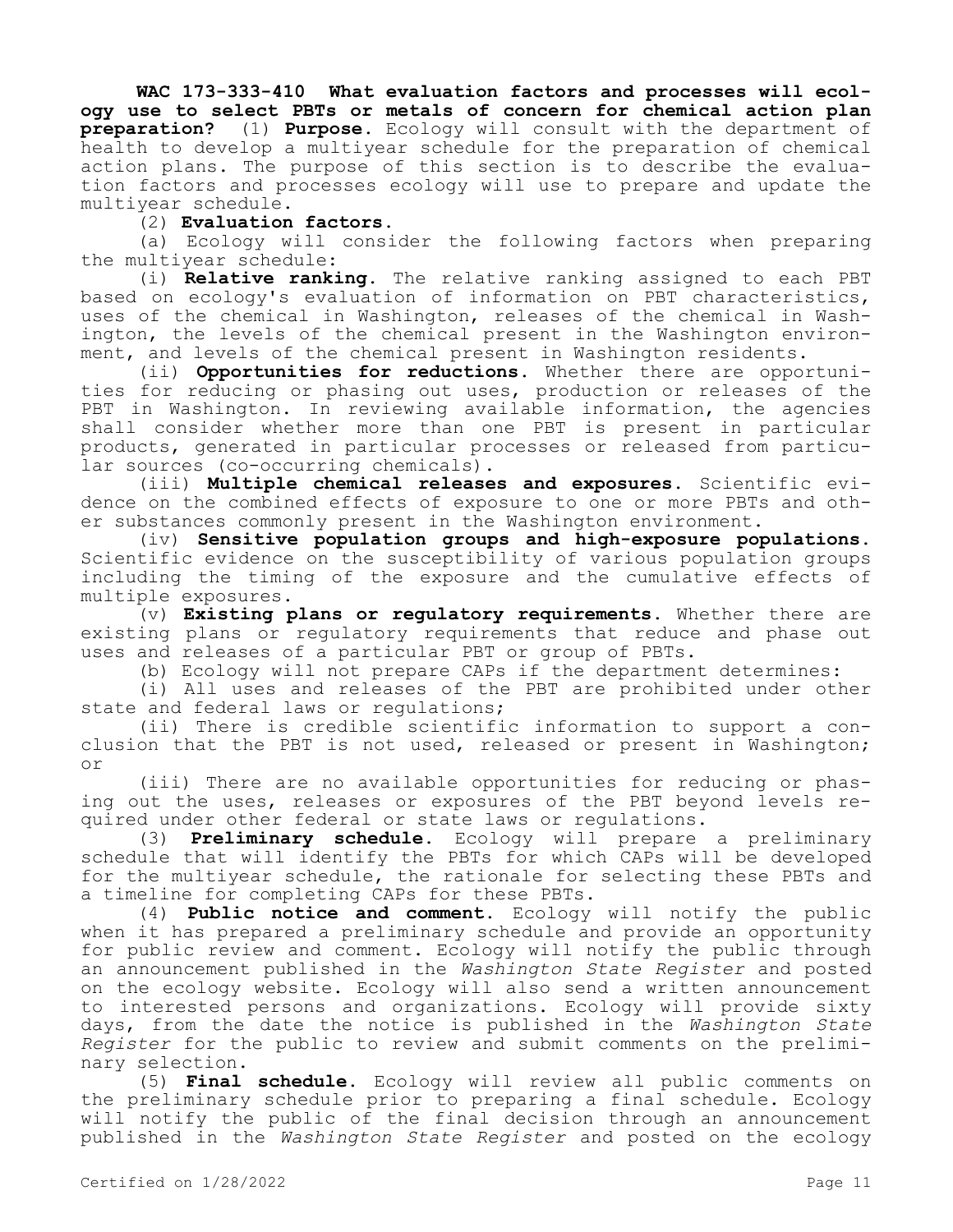website. Ecology will also provide written notification to individuals or organizations who submitted comments on the preliminary schedule.

(6) **Schedule updates.** Ecology will review and, as appropriate, update the schedule for chemical action plans at least once every three years. In making such revisions, ecology will follow the process for preparing the schedule (including an opportunity for public review and comment) specified in this section.

[Statutory Authority: 2004 c 276 and chapter 70.105 RCW. WSR 06-03-094 (Order 04-07), § 173-333-410, filed 1/13/06, effective 2/13/06.]

**WAC 173-333-420 What are the contents of a CAP?** (1) **Contents of the chemical action plans.** Chemical action plans will include, as appropriate, the following types of information, evaluations and recommendations:

(a) **General chemical information.** General information includes, but is not limited to, chemical name, properties, uses and manufacturers.

(b) **Production, uses and releases.** An analysis of information on the production, unintentional production, uses and disposal of the chemical. This will include estimates on the amount of each PBT used and released from all sources or activities in Washington and other man-made and naturally occurring sources that may contribute to exposures in Washington. Sources may include other chemicals or products that are known or suspected to degrade to the chemical included on the PBT list.

(c) **Human health and environmental impacts.** Information on the potential impacts on human health and the environment associated with the use and release of the PBT chemical. This will include consideration of available information on the levels of the PBT present in Washington's environment, potential for exposure, the likely fate and transport mechanisms, available body-burden data, toxicity effects, and the rates of diseases that have been associated with exposure to the particular PBT.

(d) **Current management approaches.** An evaluation of the regulatory and nonregulatory approaches that influence production, uses, releases and management of each PBT.

(e) **Identification of policy options.** A list of options for managing, reducing and phasing out the different uses and releases of the PBTs addressed in the CAP. The range of options for particular uses and releases will include:

(i) A no-action option;

(ii) An option that results in the phase out of PBT uses and releases;

(iii) An option to manage chemicals to reduce exposure; and

(iv) Other options, including the use of available substitutes, which will enable full consideration of the opportunities and constraints for reducing particular uses, releases and exposures.

(f) **Recommendations.** Recommendations for:

(i) Reducing and phasing-out uses and releases of the specific PBT or group of PBTs addressed in the CAP;

(ii) Managing products or wastes that contain the specific PBT or group of PBTs addressed in the CAP;

(iii) Minimizing exposure to the specific PBT or group of PBTs;

(iv) Switching to safer substitutes; and

(v) Encouraging the development of safer alternatives.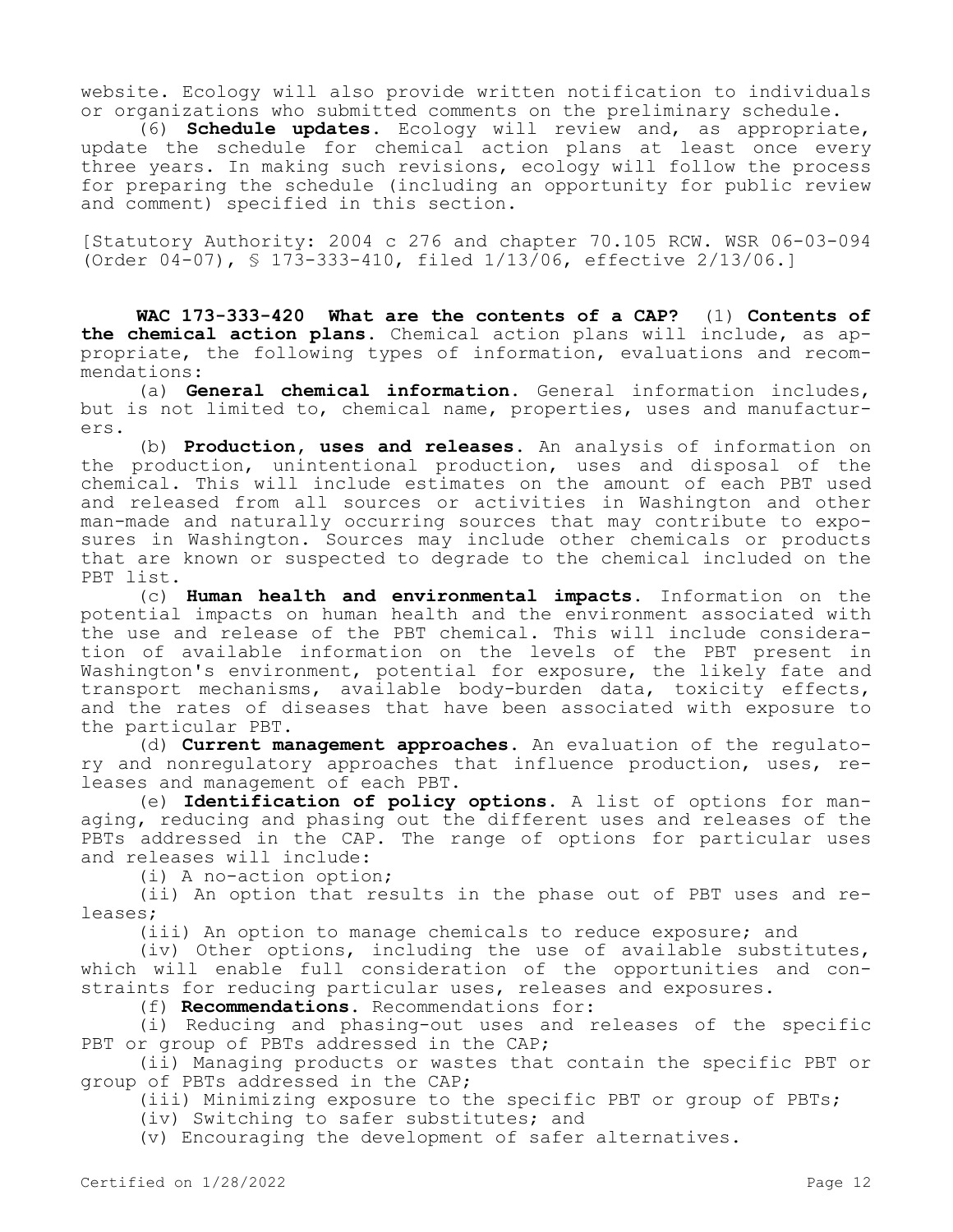The recommendations will be based on an evaluation of the following factors:

(A) Environmental and human health benefits associated with implementing the action;

(B) Economic and social impacts associated with implementing the action;

(C) Feasibility of implementing the action;

(D) Availability and effectiveness of safer substitutes for uses of the PBT being addressed in the plan; and

(E) Consistency with existing federal and state regulatory requirements.

(g) **Implementation steps.** A description of the steps ecology will take to implement the CAP, including a description of:

(i) The existing resources and necessary additional budget ecology intends to use;

(ii) Potential funding sources for CAP implementation, including those that tie implementation costs to PBT sources and products;

(iii) How ecology intends to inform and educate affected persons about the CAP;

(iv) How ecology will promote, assist, and evaluate the effectiveness of voluntary actions;

(v) How ecology will collect additional information needed to evaluate the feasibility of potential actions; and

(vi) Any recommended regulatory actions and how ecology will pursue them.

(h) **Performance measures.** A description of interim milestones to assess progress and the use of objectively measurable outcomes, including recommendations for environmental and human health monitoring to measure levels of the chemical(s) (in the CAP) over time and whether the goals and purposes of the CAP are being achieved.

(i) **Other.** Other information that ecology determines is necessary to support the decision-making process.

(2) **Regulatory consistency.** When evaluating the consistency with existing federal and state regulatory requirements under subsection (1)(f)(iii)(E) of this section, ecology will:

(a) Ensure that the recommendations do not violate existing federal or state laws;

(b) Determine if the recommendations would impose more stringent performance requirements on private entities than on public entities, unless already required to do so by federal or state law, and if so, describe the justification for doing so; and

(c) Determine if the recommendations differ from federal regulations and statutes, and if so, explain why the difference is necessary and how ecology will coordinate with other federal, state, and local laws applicable to the same activity or subject matter.

(3) **Economic analyses.** In assessing economic impacts under subsection (1)(f)(iii)(B) of this section, ecology will identify costs of implementing the recommendations. This may include a qualitative and/or quantitative analysis of the probable benefits and costs of the CAP.

[Statutory Authority: 2004 c 276 and chapter 70.105 RCW. WSR 06-03-094 (Order 04-07), § 173-333-420, filed 1/13/06, effective 2/13/06.]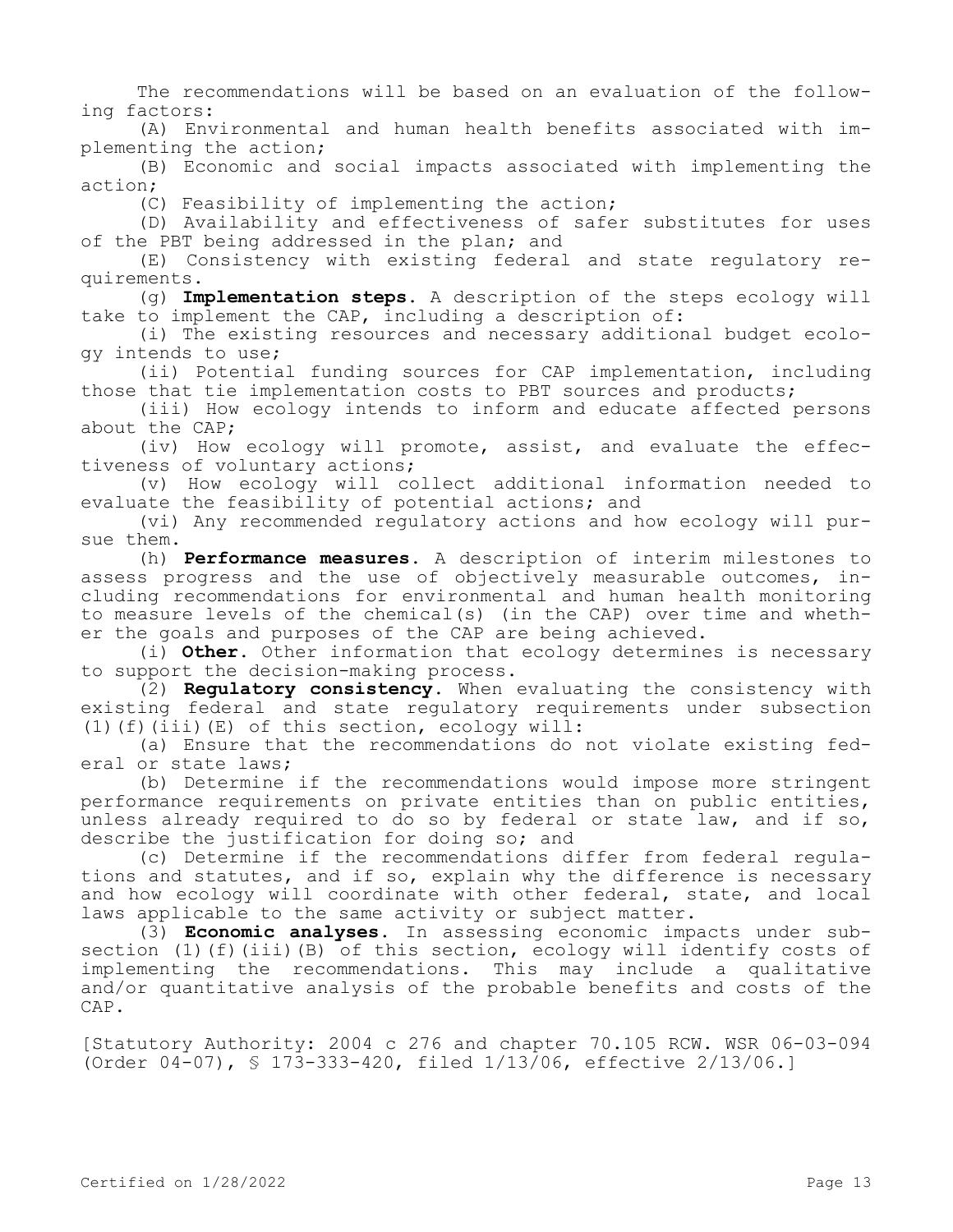**WAC 173-333-430 What process will ecology use to develop CAPs?**  (1) **Purpose.** The purpose of this section is to identify the process ecology will use to develop CAPs.

(2) **Workplan/scoping.** Once a chemical is selected for CAP development, ecology will initially plan and scope the CAP of the selected chemical based upon available information regarding the chemical's products, uses and releases; human health exposure and ecological hazards; environmental releases, fate, and transport; environmental concentrations and available substitutes; available options for managing uses and releases; estimated costs, benefits and effectiveness of alternate management options; and any other information ecology determines is necessary to support the CAP development process. Ecology will consult with the department of health regarding all portions of the CAP related to human health exposures.

(3) **Advisory committee.** Ecology will create an external advisory committee for each CAP that ecology develops. The purpose of the advisory committee is to provide stakeholder input and expertise.

(a) The advisory committee membership will include, but not be limited to, representatives from: Large and small business sectors, community, environmental and public health advocacy groups, local governments, and public health agencies. When appropriate, representatives from the following groups will also be invited to participate: Agricultural groups, worker safety advocacy groups, and other interested parties. Federally recognized tribal governments will also be encouraged to participate. In addition, representation from other state executive agencies may be requested to provide input and to represent agency interests in the CAP development process. Outside experts (if needed) may be requested to provide technical expertise.

(b) A neutral third-party facilitator may be hired to facilitate advisory committee meetings.

(c) The advisory committee will follow a consultative process, where ecology will draft the CAP in consideration of input from advisory committee members.

(d) All advisory committee meetings will be open to the public. Ecology will notify the public of advisory committee meetings through an announcement posted on the ecology website and written notification to interested individuals and organizations.

(4) **Information collection phase.** Ecology will collect all necessary and up-to-date information regarding the selected chemical. CAP advisory committee members will be asked to contribute, and as appropriate, review information from ecology during this phase of CAP development. The department of health will be asked to review any information related to human health.

(5) **Draft recommendations.** Ecology will develop a draft CAP for advisory committee review and comment. Ecology will review all advisory committee comments and, as appropriate, revise the draft CAP prior to distributing it for public review and comment.

(6) **Public review and comment.** Ecology will notify the public when it has developed a draft CAP and provide an opportunity for public review and comment. The public comment period for each draft CAP will be a minimum of sixty days. Ecology will notify the public through an announcement posted concurrently on the ecology website, a notice in the *Washington State Register*, and sent to interested persons and organizations. The comment period shall start from the date the notice is published in the *Washington State Register*. During the comment period, ecology will hold a minimum of two public meetings on the draft CAP. One meeting shall be held on the western side of the